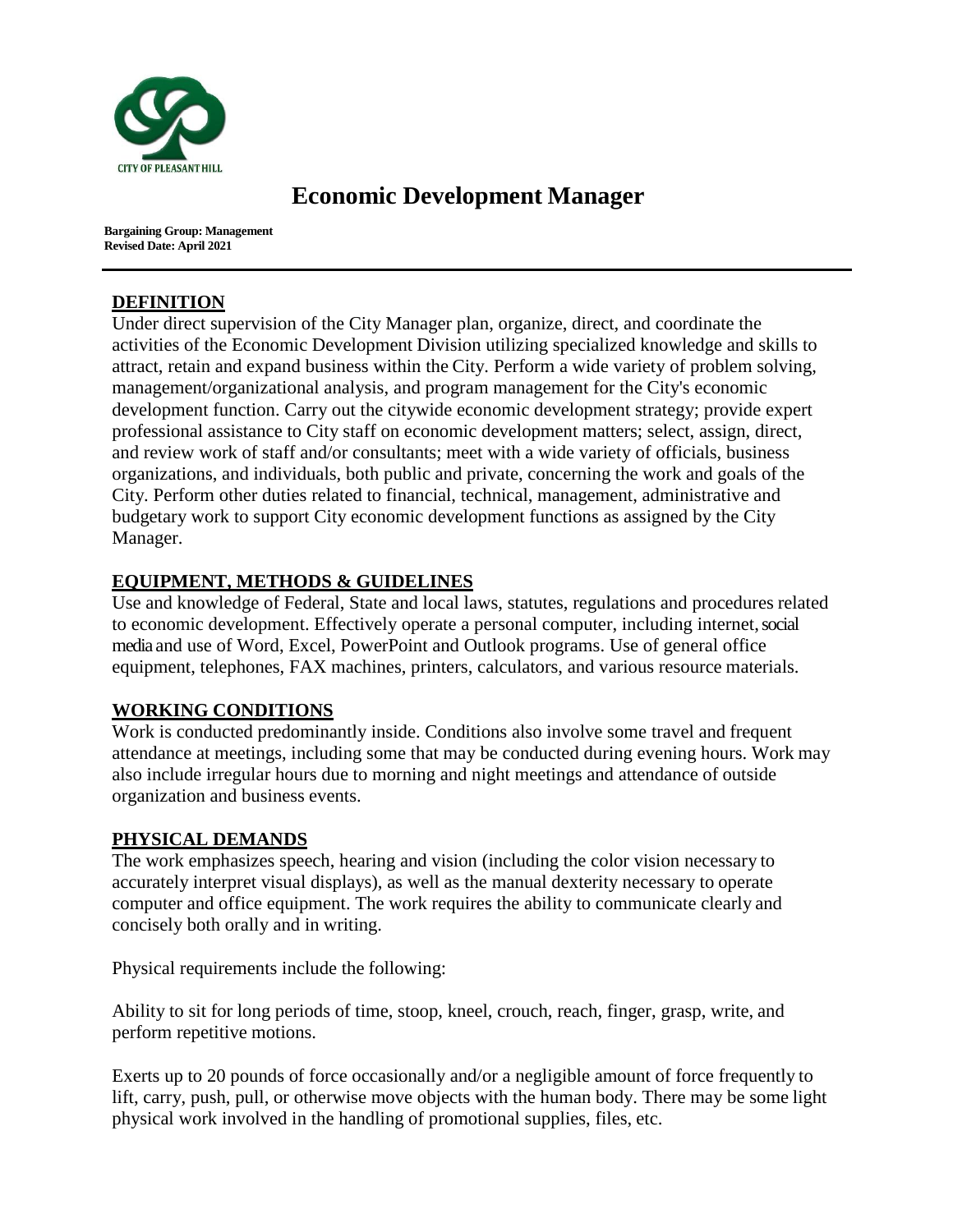# **SUPERVISION RECEIVED & EXERCISED**

Receives direction from the City Manager and may exercise direct supervision of professional contract, technical and/or administrative support staff.

## **EXAMPLES OF DUTIES**

Duties may include but are not limited to the following:

- Plan, organize, direct, coordinate, and manage the City's economic development program.
- Develop and implement strategies and projects to encourage business attraction, retention and expansion.
- Assist the City Manager in developing and implementing the goals, objectives, policies and priorities for the economic development program.
- Prepare and present staff reports and information on economic development projects to the City Council
- Plan, prepare and implement marketing strategies, programs and special events that promote and expand the quality of life for both residents and businesses in the City and support economic vitality of the City.
- Participate in and manage collaborative programs of economic development with the Chamber of Commerce, business community and other public and private sector entities.
- Serve as the City's representative and primary liaison to the Pleasant Hill Tourism Improvement District (TID), including staff support for formation/renewal of the TID.
- Monitor, compile, analyze and report on various information data sources including employment, retail sales tax, business license, commercial real estate, population and demographics, hotel occupancy rates and assessed property values.
- Coordinate with other City divisions/departments on current and planned development projects.
- Exercise management and operational authority over assigned projects, services, and administration operations; maintain financial and administrative processes and records; develop recommendations for establishing and/or modifying policies and procedures.
- Monitor workflow of the Economic Development Division and review and evaluate work products, methods and procedures and make necessary recommendations to the City Manager.
- Prepare budget and forecasting for the economic development division.
- Serve as primary staff support for the City Council Economic Development Committee providing policy research and project implementation of economic development activities in the City.
- Serve as the City's primary contact with the commercial real estate brokerage community including participation at local and regional International Council of Shopping Center (ICSC) events.
- Represent the City and establish and maintain positive working relationships with representatives of community organizations, business organizations, state and local agencies and associations, city management, staff and the general public.
- Serve as the City's liaison with the property owner and manager of Downtown Pleasant Hill to coordinate and facilitate projects in the Downtown.
- Perform related duties as assigned.